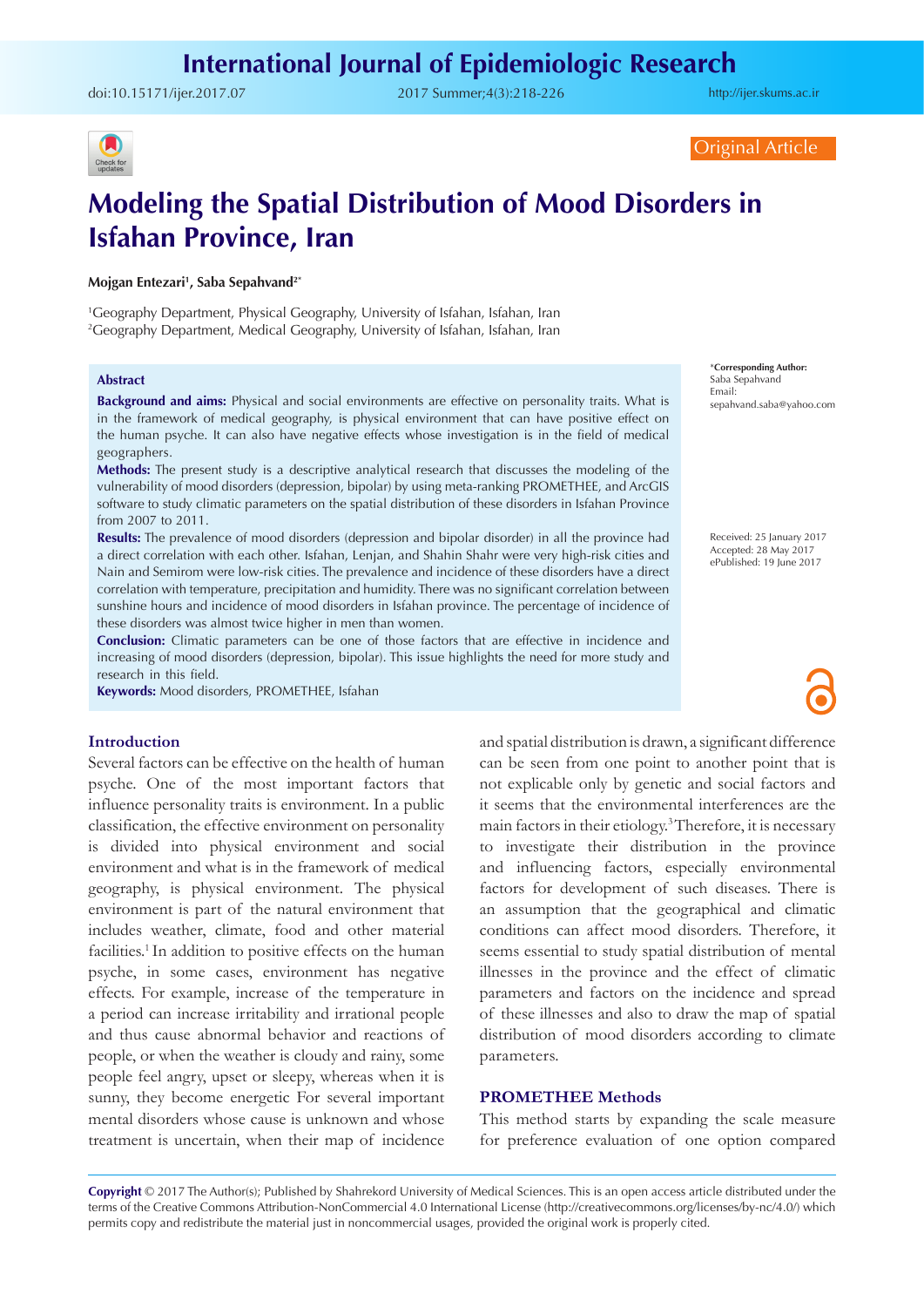to other options by converting the product levels for options to scale of 0 to 1 (where 0 represents the worst and 1 the best).4

Intensity of preferences is represented in a form of matrix according to equation (1) within which all of decision-making options are compared to each other with respect to each target.

$$
\begin{array}{c}\n a_1 \begin{bmatrix}\n g_1(a_1) & g_2(a_1) & \cdots & g_k(a_1) \\
\vdots & & \ddots & \vdots \\
g_n \begin{bmatrix}\n g_1(a_n) & \cdots & \cdots & g_k(a_n)\n \end{bmatrix}\n \end{array}
$$
\n
$$
(1)
$$
\n
$$
g_1(1)
$$

In equation (1),  $A = \{a_1, a_2, \ldots, a_n\}$  is a finite set of options and  $\{g_1(.), g_2(.),..., g_k(.)\}$  is a set of evaluation criteria.

In the next step, the utility function (F) is selected from Table 1 and the amount of  $(P_{(a,b)})$  for all couples of options is compared with all of the criteria from equations (2) and (3) and calculated.

$$
P_j(a,b) = F_j[d_j(a,b)]; \forall a, b \in A
$$
\n<sup>(2)</sup>

$$
\begin{cases} d_j(a,b) = g_j(a) - g_j(b) \\ 0 \le P_j(a,b) \le 1 \end{cases}
$$
\n(3)

It should be noted that the above equations are for the criteria that they need to be maximized. For the criteria that should be minimized, the amount of  $d_j(a,b)$ in the above equations will be symmetric.

In each of the functions (Table 1), *q* is indifference threshold, *p* is strict superiority threshold and *S* is an amount between *p* and *q*. Threshold of minor differences, is the biggest difference that is not important for decision-maker and superiority threshold is the smallest difference for complete allocation of superiority between two options, and it is sufficient. It must be noted that the utility function is zero for negative *d* values.6

In the following, weight of criteria  $({w_j}j=1,2,...,k)$ with proviso  $\sum w_{j=1}$  is determined and the overcome degree of  $\pi(a,b)$  or the same amount of superiority (a) to option (b) is calculated in comparison with all the criteria, for all couple options, according to equation (4).

$$
\pi(a,b) = \sum_{j=1}^k p_j(a,b) w_j
$$

Positive  $(\Phi^+(a))$  and negative  $(\Phi^-(a))$  outranking currents are calculated according to equations (5 & 6).

$$
\phi^+(a) = \frac{1}{n-1} \sum_{x \in A} \pi(a, x) \tag{5}
$$

| Parameter | Equation                                                                                                     | <b>Generalized Criteria</b>                          |
|-----------|--------------------------------------------------------------------------------------------------------------|------------------------------------------------------|
|           | $P(d) = \begin{cases} 0 & d \leq 0 \\ 1 & d > 0 \end{cases}$                                                 | P<br>The first type ordinary standards<br>I<br>d     |
| q         | $P(d) = \begin{cases} 0 & d \leq q \\ 1 & d > q \end{cases}$                                                 | The second typeU<br>ò<br>$\overline{d}$<br>q         |
| р         | $P(d) = \begin{cases} 0 & d \leq 0 \\ \frac{d}{p} & 0 \leq d \leq p \\ 1 & d > p \end{cases}$                | V -shaped standards<br>p<br>$\boldsymbol{d}$<br>p    |
| p,q       | $P(d) = \begin{cases} 0 & d \leq q \\ \frac{1}{2} & q < d \leq p \\ 1 & d > p \end{cases}$                   | Criteria coplanar<br>1/2<br>p<br>$\overline{d}$<br>o |
| p, q      | $P(d) = \begin{cases} 0 & d \leq q \\ \displaystyle \frac{d-q}{p-q} & q < d \leq p \\ 1 & d > p \end{cases}$ | Criteria V shape with indifference area<br>7<br>'n   |
| Ś         | $P(d) = \begin{cases} 0 & d \leq q \\ 1 - e^{-\frac{d^2}{2s^2}} & d > a \end{cases}$                         | P<br>Criteria kaovssi<br>a<br>ß                      |

#### **Table 1.** Types of Generalized Criteria

Source: Tomic et al.<sup>5</sup>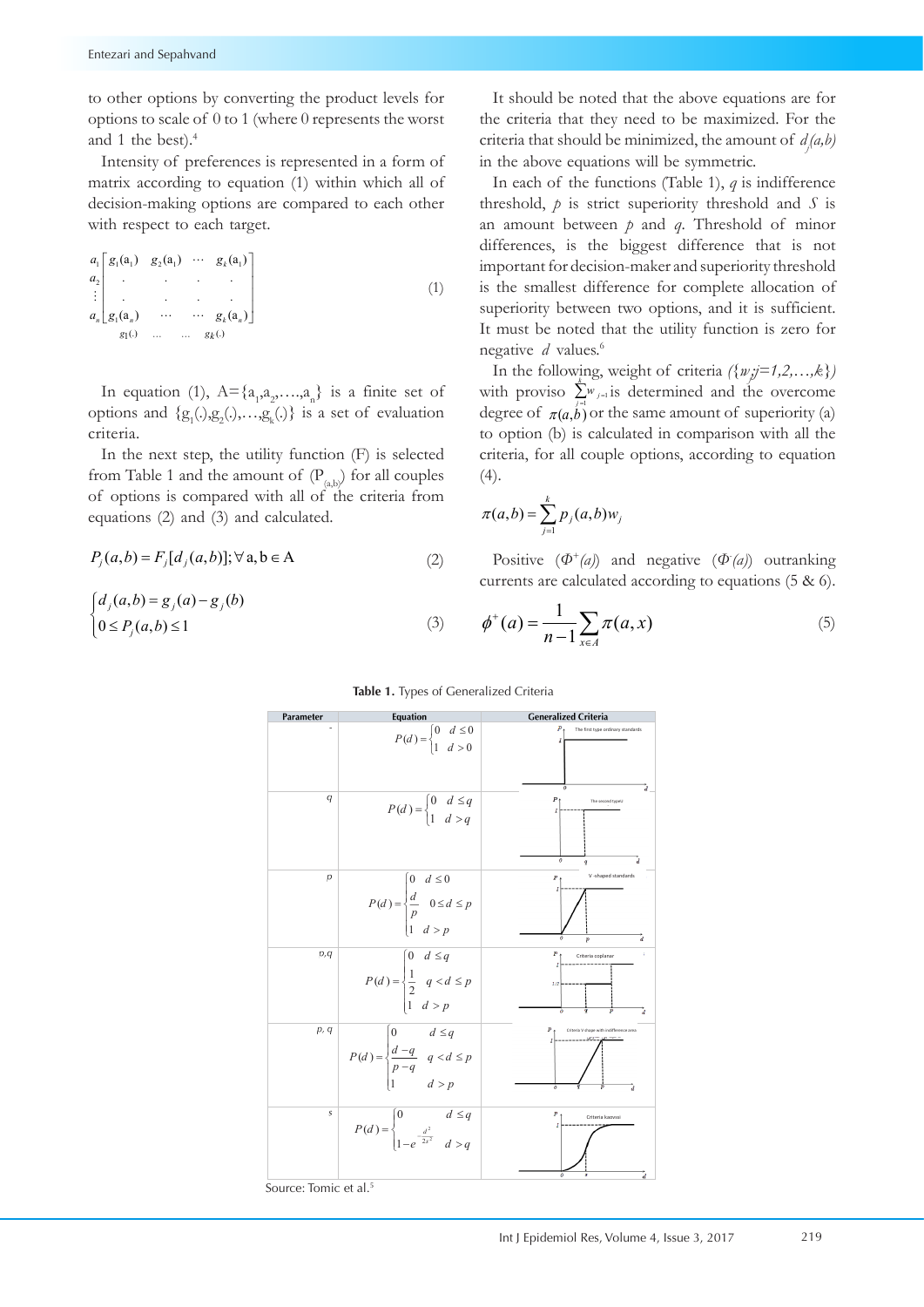$$
\phi^{-}(a) = \frac{1}{n-1} \sum_{x \in A} \pi(x, a)
$$
\n(6)

Thus, the pure outranking methods can be obtained according to equation (7).

$$
\phi(a) = \phi^+(a) - \phi^-(a) \tag{7}
$$

In this method, the full ranking of options, according to 2 mentioned terms in equation (8), and superiority relations (*P*) and minor differences (*I*) are obtained.

$$
\begin{cases} aP^Hb & \text{if } \phi(a) > \phi(b) \\ aI^Hb & \text{if } \phi(a) = \phi(b) \end{cases}
$$
 (8)

Bayatani and Sadeghi concluded that prioritizing the causative agents of diseases and finding their local aggregation by using a combination of statistical analysis and local aggregation and modeling are possible in a GIS.7

In recent years, a number of methods were provided as outranking methods based on paired comparisons without using the excessive information, that focus on more accurate and realistic modeling decisionmaking issues. Among the various methods that are presented in the form of outranking methods, family of preference ranking organization method for enrichment evaluations (PROMETHEE) methods are widely used in the real world such as tourism, water resources management, priority in quality health centers, sewage facilities locating and vulnerability mapping watersheds with successful results.<sup>8-12</sup>

The strengths of this method compared to other degrees 50 minut methods of decision-making are ease of use for (Figure 1).<sup>13</sup> users, possibility of the parameters interpretation  $\mathfrak{g}$  or

(classification of indices and options), sustainability of results compared to most of other methods, sensitivity analysis as simple and quick as possible, taking advantage of graphic design modeling, and possibility of considering different constraints in decision optimization.<sup>8</sup>

Given that this method alone cannot analyze the spatial multi-criteria problems, integration of PROMETHEE outranking methods with GIS is recommended for better and more efficient analysis of spatial issues.

Therefore, in this study, because of the necessity of studying the mood disorders, the vulnerability model with Promethee method of MCDA family models (multiple-criteria decision-making [MCDM] or multiple-criteria decision analysis [MCDA] is a sub-discipline of operations research that explicitly evaluates multiple conflicting criteria in decision making both in daily life and in settings such as business, government and medicine) was prepared. In the present study, this method is used to evaluate the climatic parameters (temperature, sunny hours, minimum and maximum humidity) effect on the incidence of mood disorders (bipolar and depression) in patients hospitalized in Farabi hospital of Isfahan and Kargrnezhad hospital of Kashan, in Isfahan province according to the location of patients.

## The Geographical Location of the Study Area

Isfahan province has 107 044.6 km area and is located between 31 degrees 26 minutes to 34 degrees 30 minutes north latitude and 49 degrees 30 minutes 55 degrees 50 minutes east longitude meridian of origin (Figure 1). $13$ 



Figure 1. Location of Isfahan in Iran.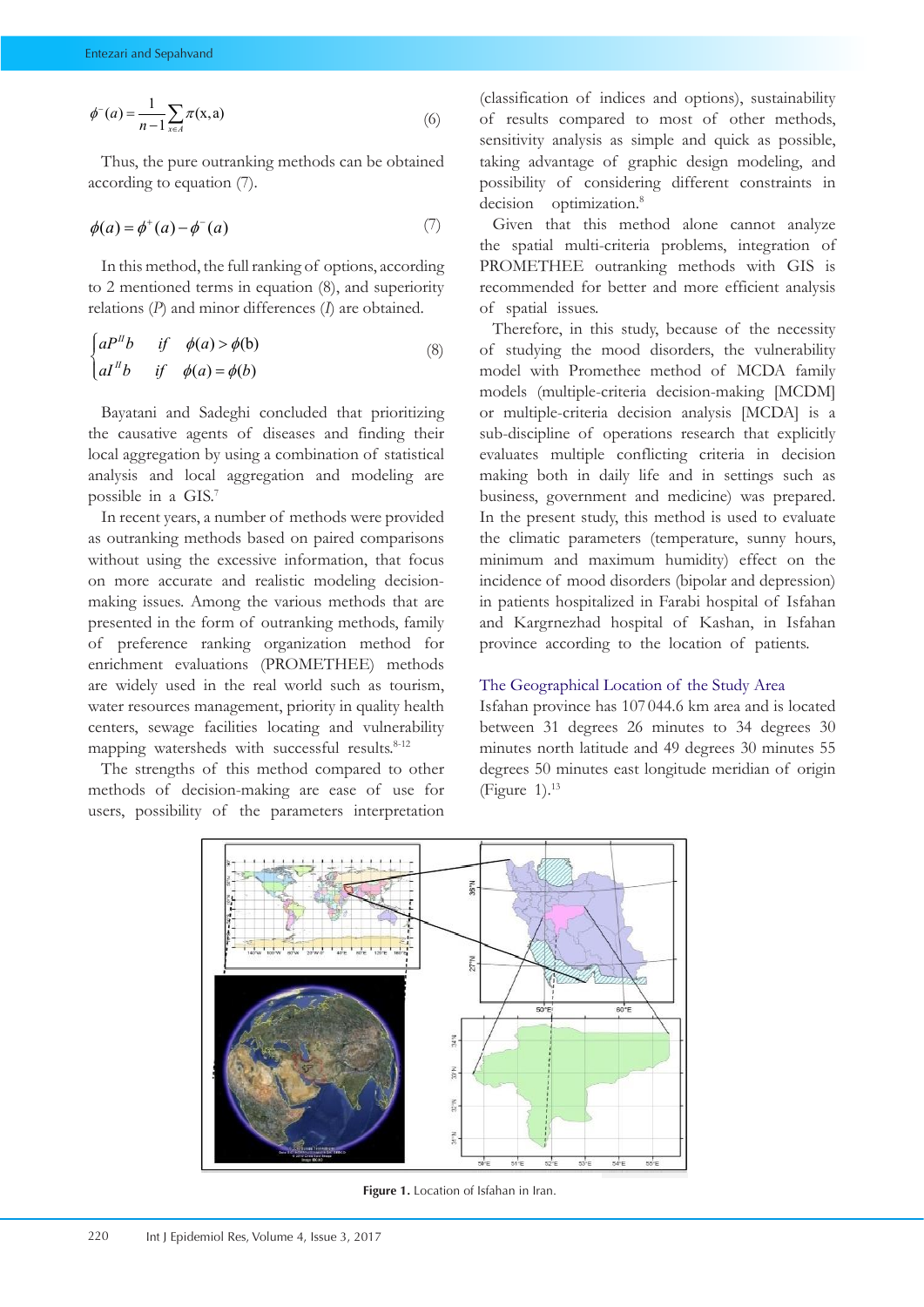#### **Methods**

This descriptive analytical study evaluated the modeling of vulnerability to mood disorders (depression and bipolar). Because the mental illnesses are among those diseases on which environmental and climatic conditions can be effective, in this study, we evaluated the effect of climatic factors (temperature, rainfall, sunny hours, minimum and maximum humidity) on the incidence of depression and bipolar diseases and modeled the vulnerability to these diseases according to climatic factors.

Data of people that suffered from each disorder (depression and bipolar) were obtained by place of residence, age and sex from 2007 to 2011 (recorded data were obtained from psychiatric ward of Khorshid hospital, Farabi hospital of Isfahan city and Kargarnejad hospital of Kashan city).

Basic map including topography, isorain and isothermal maps and so on was drawn using GIS and to run the PROMETHEE outranking methods, we used Visual PROMETHEE software and the layers were analyzed in ArcGIS version 10.1.

In order to prepare maps of each climatic parameters, first, data of synoptic stations were interpolated by using the IDW tool in the ArcGIS and then by the Zonal statistics tool. Average of each of climatic factors was calculated and applied to each city. Finally, according to obtained maps and data and overlapping of them, the effect of climatic parameters on spatial distribution of mood disorders (depression and bipolar) in Isfahan province was studied.

#### **Results**

Among hospitalized mental patients in Khorshid and Farabi hospitals in Isfahan city and Kargarnejad hospital in Kashan city from 2007 to 2011, 9567 patient suffered from bipolar and 6195 patient suffered from depression. Among patient with bipolar, 3609 patients (37.7%) were women and 5958 patients (62.2%) were men. And in patients that suffered from depression, 1949 patients (31.45 %) were women and 4246 patients (68.5%) were men. The youngest patient of this statistical population was 11 years old and the oldest one was 93 years old. For this reason, age classification was done from 11 years old to older ages and based on the classification in the study of Davasaz et al<sup>14</sup> by a ten-year interval. Thus, in terms of age distribution, the patients were classified into 8 classes. Among these classes in bipolar disorders in the age class of 21-30 years old, about 3322 patients were assigned and to the same class among depression patients about 2018 patients were assigned as the largest classes. Charts

show age distribution in both illnesses (Figures 2 and 3).

In order to assess the environmental factors, first of all, the map of vulnerability to mood disorders was prepared. Evaluating the diseases shows that the incidence of bipolar disorder and depression is significantly correlated in the cities of Isfahan province; it means that each city which has a greater incidence of bipolar disorder, the depression is also more frequent there and vice versa. Therefore, for these two diseases, we prepared a risk map and analyzed with the map of climatic parameters.

As it is seen in Figure 4, the differences between these two diseases are different in every city; so, to prepare a risk map, we should combine these two diseases in a way that the incidence of both diseases is considered. To achieve this purpose, the PROMETHEE method was used. This method starts with extension of incidence rate of each disease to evaluate priority of one city over another city by converting the product levels for cities to a scale from 0 to 1 (where 0 represents the worst and 1 does the best).4

Higher priorities reported in the form of a matrix according to equation (1) in which all cities will be compared together according to each disease.

At this stage, the diseases in the form of ordinary priority of function (Table 2) entered to PROMETHEE



**Figure 2.** Bipolar Patients in Isfahan Province According to Age Classification from 2007 to 2011.



**Figure 3.** Depression Patients in Isfahan Province According to Age Classification from 2007 to 2011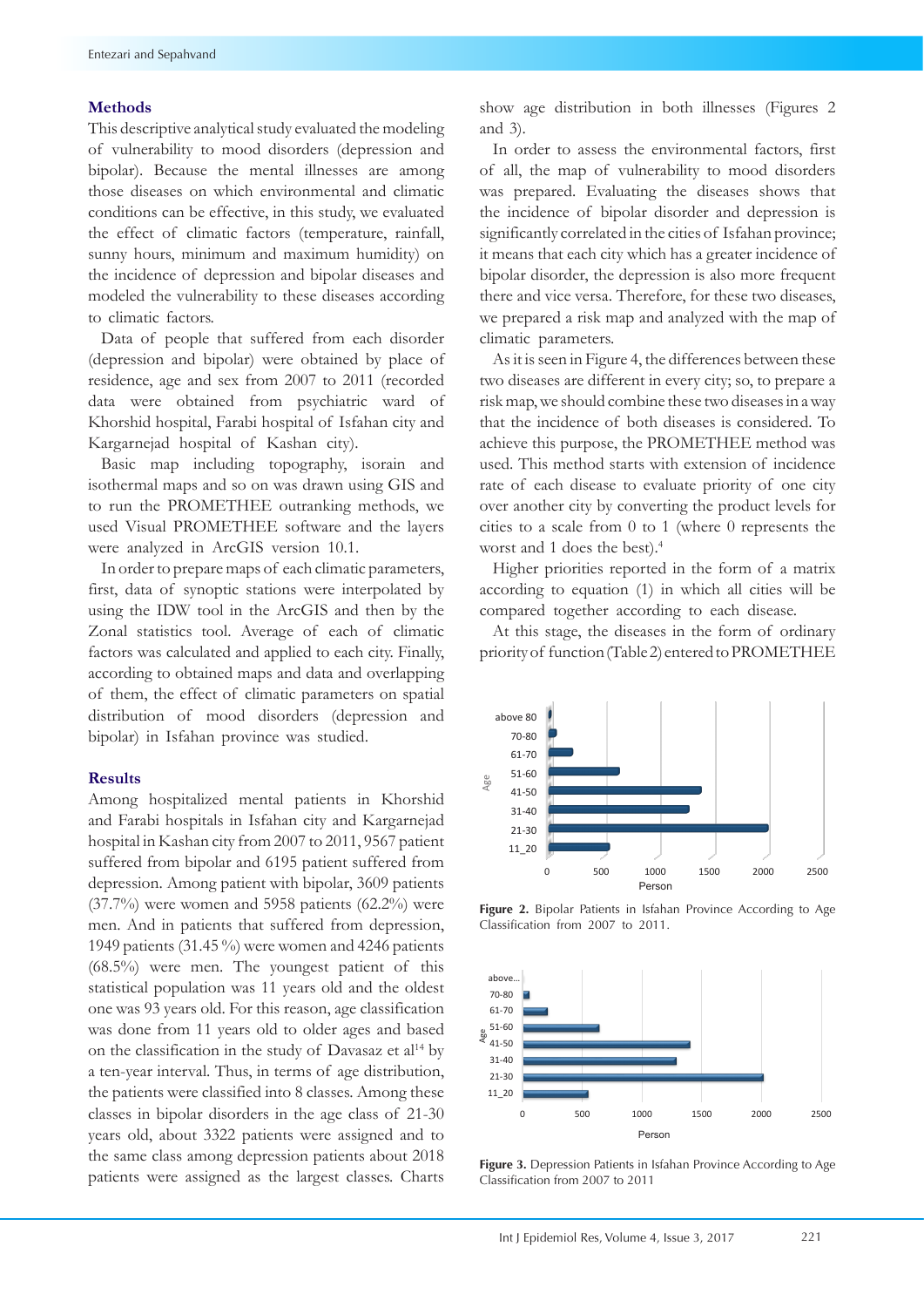

**Figure 4.** The Incidence of Mood Disorders in Hundreds of Thousands.

# model.

PROMETHEE method output has 3 types of data:

- Output flow (*Φ<sup>+</sup>*) that is average of Intensity of priorities of one city than other cities (Equation 7).
- Input flow (*Φ-* ) which is average of Intensity of priorities of all cities than one city (equation 6).
- Pure flow (*Φ*) that is achieved from the difference between the output and input flows (equation 7), and based on the pure flow the priority rate of cities to each other is measured.

Pure flows resulting from the PROMETHEE model were entered into the describing information table of each city, and according to this field, the risk

maps were drawn. Finally, based on the difference between the standard deviation, the pure flows  $(\Phi^+)$ were classified into three classes (Figure 5).

For preparing each map of the climatic factors, first, the synoptic stations data were interpolated by using IDW tool in ArcGIS software, and then by the Zonal Statistics tool, the average of each climatic factor was calculated and applied to each city. Comparing the temperature map with the risk map of province shows that the risk of incidence of mood disorders corresponded mostly to temperature range of 14.69 to 17.37°C (Figure 6).

According to Figure 7 the majority of very high and high risk cities have precipitation in the range of 117.76

| Rank           | Township       | <b>Input Current</b> | <b>Output Current</b> | <b>Net Output</b> | <b>Score</b> |
|----------------|----------------|----------------------|-----------------------|-------------------|--------------|
|                | Arano bidgol   | $\overline{0}$       | 0.955                 | 0.955             | 100          |
|                | Kashan         | $\mathbf{0}$         | 0.955                 | 0.955             | 100          |
| $\overline{2}$ | Isfahan        | 0.091                | 0.909                 | 0.818             | 23.26        |
| 3              | Shahinomeymeh  | 0.136                | 0.864                 | 0.727             | 14.73        |
| 4              | Lanjan         | 0.182                | 0.818                 | 0.636             | 10.47        |
| 5              | Shahreza       | 0.273                | 0.727                 | 0.455             | 6.20         |
| 5              | Mobarakeh      | 0.273                | 0.727                 | 0.455             | 6.20         |
| 5              | Natanz         | 0.273                | 0.727                 | 0.455             | 6.20         |
| 6              | Khomeynishahr  | 0.364                | 0.636                 | 0.273             | 4.07         |
| 7              | Falavarjan     | 0.409                | 0.591                 | 0.182             | 3.36         |
| 8              | Fareydan       | 0.477                | 0.523                 | 0.046             | 2.55         |
| 9              | Dahaghan       | 0.568                | 0.432                 | $-0.136$          | 1.77         |
| 11             | Tirano karon   | 0.614                | 0.386                 | $-0.227$          | 1.46         |
| 11             | Semirom        | 0.614                | 0.386                 | $-0.227$          | 1.46         |
| 12             | Naieen         | 0.614                | 0.386                 | $-0.227$          | 1.46         |
| 13             | Najafabad      | 0.659                | 0.341                 | $-0.318$          | 1.20         |
| 14             | Ardestan       | 0.727                | 0.273                 | $-0.455$          | 0.87         |
| 15             | Fereydonshahr  | 0.773                | 0.227                 | $-0.546$          | 0.68         |
| 16             | Khansar        | 0.818                | 0.182                 | $-0.646$          | 0.52         |
| 17             | Chadegan       | 0.841                | 0.159                 | $-0.682$          | 0.44         |
| 18             | Borkhar        | 0.864                | 0.136                 | $-0.727$          | 0.37         |
| 19             | Golpaygan      | 0.909                | 0.091                 | $-0.818$          | 0.23         |
| 20             | Khorobiyabanak | 0.977                | 0.023                 | $-0.955$          | 0.05         |

**Table 2.** Output PROMETHEE Method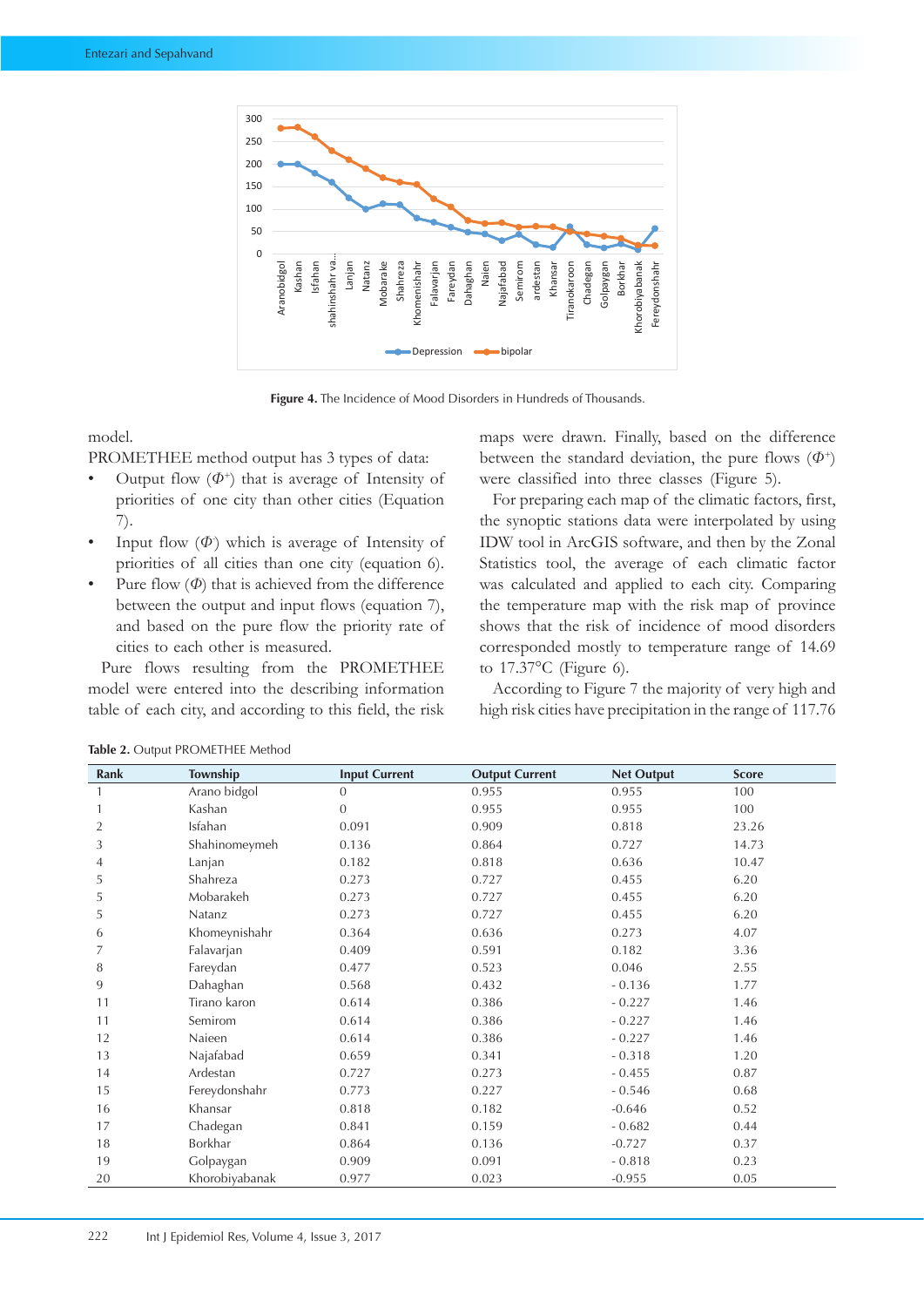

Figure 5. Map of Vulnerability to Mood Disorders in Isfahan Province.



**Figure 6.** Temperature Map of Isfahan Province.



**Figure 7.** Precipitation Map of Isfahan Province.

to 168.18 mm, respectively. Thus, it can be concluded that this rate of rainfall makes the environment more vulnerable to mood disorders. vulnerable to mood disorders.

According to the map of frost days in Isfahan According to the map of frost days in Isfahan province (Figure 8), in cities with a high incidence of province (Figure 8), in cities with a high incidence of mood disorders, the number of frost days is about 59 mood disorders, the number of frost days is about 59 to 88 days. to 88 days.

Based on the results and Figure 9, the relative Based on the results and Figure 9, the relative humidity that is above 36% makes the conditions humidity that is above 36% makes the conditions more vulnerable to mood disorders. The sunny hours more vulnerable to mood disorders. The sunny hours is also one of the analyzed factors in vulnerability to is also one of the analyzed factors in vulnerability to mood disorder. As Figure 10 shows, the incidence of mood disorder. As Figure 10 shows, the incidence of mood disorders in cities has no significant relationship mood disorders in cities has no significant relationship with the sunny hours factor. with the sunny hours factor.



**Figure 8.** Map of Frost Days in Isfahan Province.



Figure 9. Map Moisture Isfahan Province.



**Figure 10.** Map of Sunshine in Isfahan Province.

# **Discussion Discussion**

Reviews of mental illness that in many cases lead to Reviews of mental illness that in many cases lead to physical illness, can provide conditions from next physical illness, can provide conditions from next adverse consequences for the individual, family and community. The climate change in different regions community. The climate change in different regions can have a great impact on mental health, which proposes the medical geography discussion. proposes the medical geography discussion.

Medical geography is a modern and growing science Medical geography is a modern and growing science in Iran. However, in European countries for many in Iran. However, in European countries for many years it was considered based on geography regions years it was considered based on geography regions and impact of climate on incidence of diseases. But and impact of climate on incidence of diseases. But this has a slow process in Iran. this has a slow process in Iran.

So far, different studies were done about the impact So far, different studies were done about the impact of climatic factors on the incidence of mental illness of climatic factors on the incidence of mental illness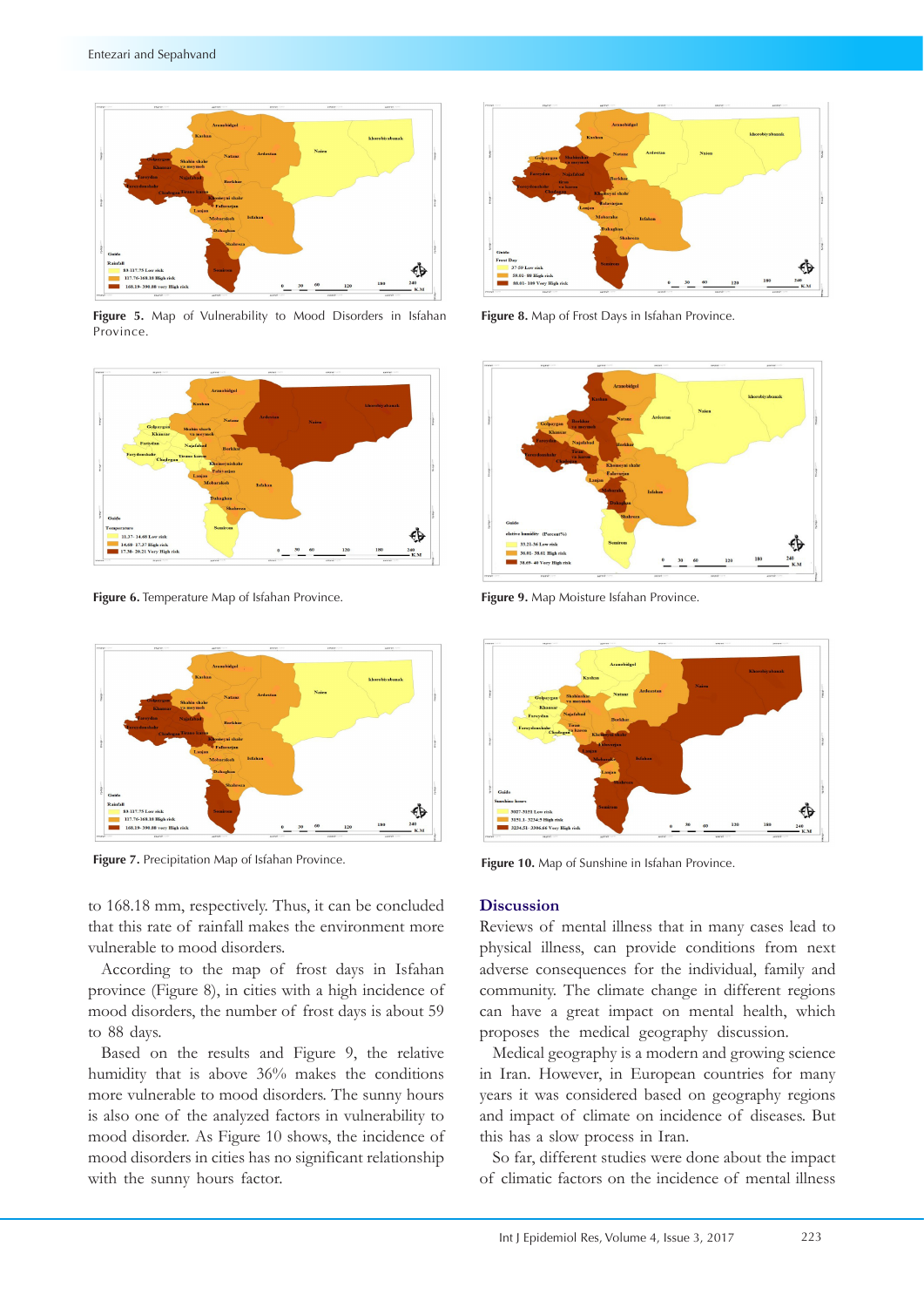in the world and also in Iran that we referred to a few of them:

Howarth<sup>15</sup> and Guilmette et al<sup>16</sup> studied anxiety, aggression, depression, drowsiness, optimism and succulence in association with meteorology parameters such as sunny , rainy, snowy, moderate and humid days. They found that humid, moderate and sunny weather conditions have the most effects on moods. Humid weather leads to focus reducing and drowsiness increases. In moderate conditions anxiety decreases.

Results of Reid et al<sup>17</sup> and Madden et al<sup>18</sup> study is one of the possible mechanism in emotional disorder of seasonal mood changing. It is a fairly stable characteristic seen in this people. Change of mood is associated with emotional response. People who have more mood changeability may have more emotional reactivity against strong external changes. It seems that the emotional reaction is one of the characteristics of seasonal mood, since people with higher seasonal mood gain relatively high scores in neuroticism and often have more emotional response to the weather conditions.

Rohan and Sigmon in a study asked students to complete the Seasonal Pattern Assessment Questionnaire and also Beck Depression Inventory (BDI) in fall, winter and spring. More than half of these students based on seasonal pattern assessment questionnaire, showed a winter mood significant pattern, that was associated with low mood, a decrease in energy levels and social activity and weight gain, appetite and sleep in the winter months. Sixteen percent of students showed sub symptoms of seasonal emotional disorders and 5% of them showed the symptoms of seasonal emotional disorders. Finally, the students reported "relatively bad" feeling in December and also "relatively good" feeling in April.19

Hardt and Gerbershagen in a survey study on patients with coronary heart disease reported that, in November, December, January and February 19% of women and 14% of men responded in terms of difficulty in sleeping. Difficulty in sleeping increased in December and decreased in February. Lack of bright days in December and January, was associated with a prevalence of psychological distress.20

Talaie et al discussed the relationship between homicide, suicide and hospitalization of psychiatric patients in Mashhad according to climatic factors, and they found a strong relationship between violence and hospitalization of mental patients with a daily average temperature, minimum and maximum relative humidity, and minimum and maximum daily atmospheric pressure.<sup>21</sup>

Rosenthal et al reported that clinical depression occurs regularly during the winter months and decrease during spring and summer. They also noticed some related high range of changes in behavioral and physiological of people, including decreased physical activity, change in appetite, increased drowsiness, reducing of social interactions and increased excitability to winter.<sup>22</sup>

Anderson in a study investigated the effects of heat on human assaults. He said at least five different types of aggression were increased by heat.23

Postolache et al recognize the Suicides peak in the spring and believes that mood disorders increased in the spring.24 Biometeorologists have found that biological behavior, mood and health were associated with climate change.<sup>25</sup>

Cyr found that people in different weather conditions (such as sunny, rainy, cloudy, windy, snowy and foggy) immediately respond to conditions..<sup>26</sup>

Khoshhal and Arman in a study, investigated the relationship between environmental temperature and aggression in two cities with different climates, hot and cold. The results of this research showed that the aggression is more common in cold climates. $27$ In another study, with the amount of pharmaceutical suicide in Isfahan, In a five-year period from 1989 to 2004, he linked the number of daily, weekly, two weeks, monthly and seasonal suicides with variables such as temperature (min - max - average), sunshine hours and day length.<sup>28</sup>

Ghias et al in their study on the effects of climate on psycho-behavioral disorders in children between 4 to 7 years old in Isfahan, Iran found that the mental disorders in cold regions were mostly nocturnal enuresis and depression and in tropical regions were stuttering and nail-biting.<sup>29</sup>

Most studies in the field of seasonal changes and psychiatric disorders have emphasized on mood disorders, however, other psychiatric disorders may also have seasonal features such as bulimia whose symptoms increase during the winter. Seasonal changes in anxiety disorders, dipsomania and obsession have also been reported. A number of studies were done on the impact of season on suicide which showed that a number of suicides occurred after the very bad weather. Some studies have indicated the relationship between light and suicide.<sup>30</sup>

Therefore, it can be said that the number of the people who are sensitive to atmospheric changes, increases day by day. Although sensitivity to atmospheric changes is not a disease by itself but it can have severe side effects. In order to study climatic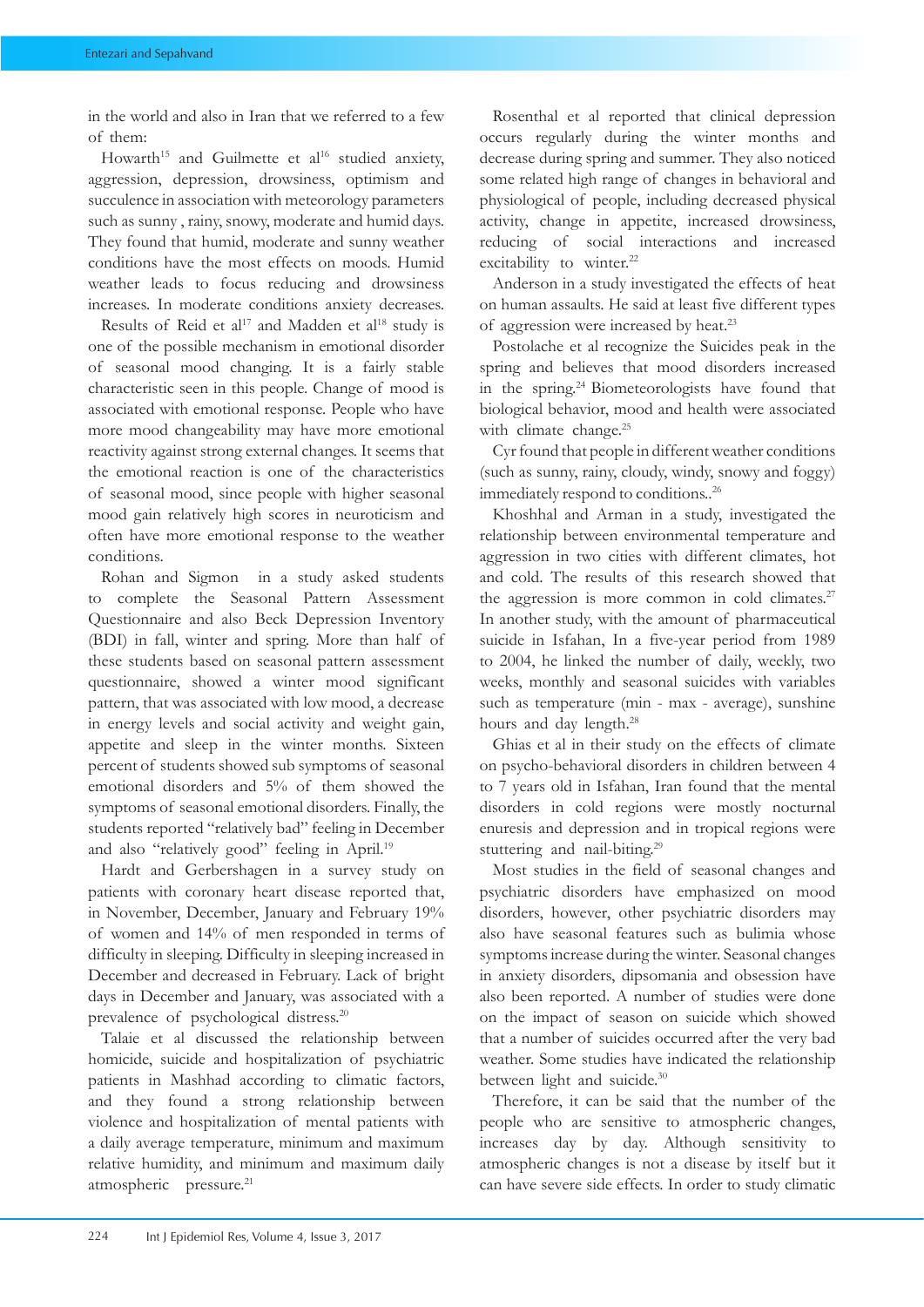#### Entezari and Sepahvand

factors on mood disorders (bipolar and depression) the climatic factors including temperature, precipitation, sunny hours, minimum and maximum humidity were evaluated. Data analysis showed that these mood disorders in all listed cities has a significant correlation together. For risk mapping, two diseases data (bipolar and depression), were combined together by using the PROMETHEE method. Finally, according to criteria that differ from the average of pure flow (*Φ*) all cities of Isfahan province were classified into three groups to study the incidence and risk of these disorders, that Isfahan city is in high risk and Nain city is at low risk. Comparing the distribution of mood disorders and climatic factors (temperature, precipitation, frost days, sunny hours, minimum and maximum humidity) showed that this mood disorders is more common in 14.69 to 17.37°C of temperature, 168.18-117.76 mm of precipitation, 88-59 frost days, and above 36% of humidity. Also significant correlations were not found between the sunny hours and incidence of mood disorders.

Another variable that must be controlled in future studies is individual differences. Some studies 16 showed that features of Neuroticism is associated with sensitivity to climate change; this means that people who have high score on the personality trait of Neuroticism, more quickly respond to climate change.

Therefore, we can use the results of the above researches in preparing the maps of spatial distribution of different diseases by considering the geographical factors affecting them (so far less attention has been paid to them) including mental illness. Spatial and temporal changes can be predicted and side-effects of diseases can be reduced by planning and making appropriate decisions by health policy makers.

For more accurate and more practical this study recommends using more limited scale of research and more precise evaluation criteria. To select the appropriate method for analyzing the more accurate data other multi-criteria decision-making methods should also be evaluated

# **Conflict of Interest Disxclosures**

The authors declare no conflict of interest.

# **Acknowledgments**

This research is based on a project conducted at the University of Isfahan. We express our sincere and special thanks to the Research and Technology Institute for its moral and material support.

#### **References**

1. Cooper-Marcus C, Barnes M, eds. Healing Gardens

Therapeutic Benefits and Design Recommendations. New York: Wiley; 1999.

- 2. Yasamy MT, Sardarpour Goudarzi SH, Amin Esmaeeli M, Mahdavi N, Ebrahimpour A, et al. Practical Mental health for general And family particitioner. Tehran: Aramesh; 2005. [In Persian].
- 3. Medianos MG, Stefanis CN, Madianou. Prevalence of mental disorders and utilization of mental health services in two areas of greater Athens. In: Cooper B, Helgason G, eds. Psychiatric Epidemiology. London: Croom Helm Ltd; 1987:372-86.
- 4. Olson D. Khatami Firozabadi. Multi-criteria decision-making methods. Tehran: Emroz; 2008.
- 5. Tomić V, Marinković Z, Janošević D. PROMETHEE method implementation with multi-criteria decisions. Mech Eng. 2011; 9(2):193-202.
- 6. Figueira J, Greco S, Ehrgott M. Multiple Criteria Decision Analysis: State of the Art Surveys. New York: Springer; 2005.
- 7. Bayatani A, Sadeghi A. Spatial analysis of environmental factors of cutaneous leishmaniasis in Iran using GIS. Hakim Research Journal. 2012;15(2):158-65.
- 8. Balasubramanian A, Boyle N,Voulvoulis N. Improving petroleum contaminated land remediation decisionmaking through the MCA weighting process. Chemosphere. 2007;66(5):791-8. doi: 10.1016/j.chemosphere.2006.06.039.
- 9. Zhang K, Kluck Ch, Achari G. A comparative approach for ranking contaminated sites based on the risk assessment paradigm using fuzzy PROMETHEE. Environmental Management. 2009;44:952-67.
- 10. Huang PH, Tsai JS, Lin WT. Using multiple-criteria decisionmaking techniques for eco-environmental vulnerability assessment: a case study on the Chi-Jia-Wan Stream watershed, Taiwan. Environ Monit Assess. 2010;168(1-4):141-58. doi: 10.1007/s10661-009-1098-z.
- 11. Banias G, Achillas C, Vlachokostas C, Moussiopoulos N, Tarsenis S. Assessing multiple criteria for the optimal location of a construction and demolition waste management facility. Build Environ. 2010;45(10):2317-26.
- 12. Mir Fakhrzadeh AH, Farid D, Mehrjardi T, Zarei M. Prioritize the factors affecting health care quality improvement using techniques decide muiti-criteria (MADM). Management Magazine. 2011;14(43):51-62. [In Persian].
- 13. Statistical Yearbook of Isfahan Province. Published 2011.
- 14. Davasaz Irani R, Bagheri Yazdi SA, Kikhaie B, Pakseresht S, Karimi M. Prevalence of mental disorders in Khuzestan Province Rural Areas. Iran J Psychiatry Clin Psychol. 2006;12(1):71-4.
- 15. Howarth EH. A multidimensional approach to the relationship between mood and weather. Br J Psychol. 1984;70:15-23.
- 16. Guilmette J, Herbert M, Paquet J, Dumont M. Natural bright light exposure in the summerand winter in subjects with and without complainsof seasonal mood variations. Biol Psychiatry.1998;44:622-628.
- 17. Reid S, Towell AD, Golding JF. Seasonality, social zeitgebers and mood variability in entrainment of mood: implications for seasonal affective disorder. J Affect Disord. 2000;59(1):47-54.
- 18. Madden PA, Heath AC, Rosenthal NE, Martin NG. Seasonal changes in mood and behavior. The role of genetic factors.. Arch Gen Psychiatry. 1996;53(1):47-55.
- 19. Rohan KJ, Sigmon ST. Seasonal moodpatterns in a northeastern college sample. J Affect Disord. 2000;59:85-96. doi: 10.1016/ S0165-0327(99)00137-8.
- 20. Hardt J, Gerbershagen HU. No changesin mood with the seasons: observations in 3000 chronic pain patients. Acta Psychiatr Scand. 1999;100:288-94.
- 21. Talaei A, Hedjazi A, Rezaei Ardani A, Fayyazi Bordbar M. The relationship between Meteorological conditions and homicide, suicide, rage, and psychiatric hospitalization. J Forensic Sci. 2014;59(5):1397-402. doi: 10.1111/1556-